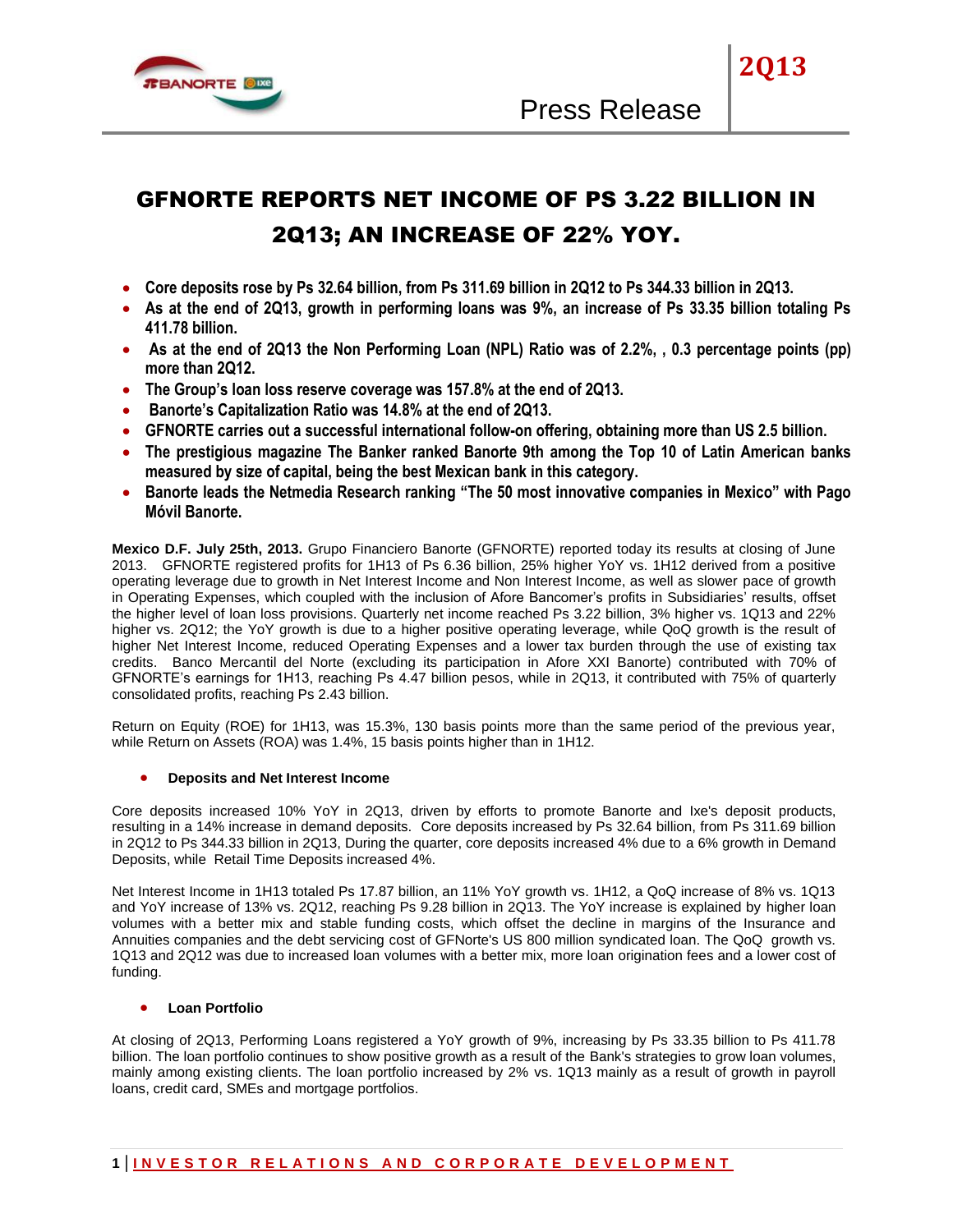

**Commercial** loans reached Ps 108.50 billion, a YoY growth of 5% mainly due to increased placement of business loans, leasing and factoring and a 19% annual increase in the SME Performing Loan portfolio; on a quarterly basis, commercial loans present a 2% QoQ increase, driven by a 5% growth in SME loans as well as larger volumes in leasing and business loans. The **Corporate** portfolio totaled Ps 83.51 billion, the same level vs. 2Q12 and (3%) less vs. 1Q13, mainly due to the liquidation or classification of some loans related to housing developers as Past Due Loans. **Government** loans were Ps 90.59 billion at closing of 2Q13, an increase of 9% for the year and 1% QoQ, as a result of efforts to continue serving the demand for loans at all levels of Government.

**Consumer** loans, including Mortgages, increased 19% YoY. Mortgages maintained a growing trend to end the quarter with a balance of Ps 77.14 billion, 14% higher YoY and 4% higher QoQ, positioning Banorte as one of the banks with higher growth in loan placement in this sector. **Payroll** loans were Ps 22.30 billion at the end of the quarter, a 41% YoY and 11% QoQ increase as a result of growth in the number of Banorte-Ixe payroll deposit accountholders, promotional campaigns for the product and a cross-selling strategy with clients using various channels. **Car loans** grew 9% YoY and 3% QoQ reaching Ps 10.87 billion at closing of 2Q13, due to greater loan volumes as a result of promotional campaigns for this product through various channels, cross-selling with clients and alliances with car dealerships. The **Credit Card** portfolio was Ps 18.67 billion at the end of 2Q13, an increase of 23% YoY and 5% QoQ, both due to portfolio management strategies, promotional campaigns for Banorte - Ixe products and increased cross-sales to clients.

The Group maintains adequate portfolio quality at closing of 2Q13, with a 2.2% Past Due Loan ratio, 0.3 percentage points (pp) more than 2Q12 and 0.1 pp more than in 1Q13, one of the lowest in the Mexican financial system. The past due loan of Mexicana de Aviación was written-off during the quarter.

Grupo Financiero Banorte's Past Due Loans were Ps 9.08 billion at closing of 2Q13, a 28% YoY increase vs. 2Q12 mainly as a result of the increase in Corporate Past Due Loans, mostly to housing developers, as well as in the Commercial portfolio due to higher PDL's in Fincasa, tourist developments in the Northwest of the country and in the SME segment, and more delinquencies in payroll loans as a result of the maturing of vintages. The 5% QoQ growth vs. 1Q13 is the result of an increase in Past Due Corporate loans to housing developers, and in Credit Card and Mortgage loans resulting from the maturing of vintages. The reserve coverage for Past Due loans of the Group was 157.8% at closing of 2Q13, 2.7 pp more than in 2Q12 and 20.4 pp more than 1Q13, mainly as a consequence of the reserves charged against equity resulting from implementing last June the expected loss methodology for commercial loans.

# **Efficiency**

The Efficiency Ratio for 1H13 was 52.2%, (3.5 pp) lower vs. 1H12 and 50.4% for 2Q13, (5.3 pp) less YoY vs. 2Q12 and (3.4 pp) vs. 1Q13 due to the positive operating leverage achieved in all cases.

# **Capitalization**

Banco Mercantil del Norte's Capitalization ratio was 14.81% at the end of 2Q13, with a Total Tier 1 Ratio of 12.26% and a Core Tier 1 Ratio of 10.98%.

#### **Other Subsidiaries**

During 1H13, the contribution to earnings of the financial group by **Long Term Savings** comprised of the Afore XXI Banorte, Insurance and Annuities, was Ps 855 million, 54% higher than 1H12; while contributions to earnings for the quarter was Ps 351 million, 16% more vs. 2Q12 and (30%) less QoQ vs. 1Q13. The YoY increase is due to the incorporation of Afore Bancomer and greater business dynamics in the Insurance and Annuities companies, while the QOQ decline is mainly derived from the impact in the Afore's results of the valuation losses registered in its investment portfolios.

**Banorte - Ixe Tarjetas** reports accumulated profits of Ps 590 million, 581% higher than in 1H12, this increase is due to the purchase by the SOFOM of Banco Mercantil del Norte's credit card portfolio during 2Q12, and the consolidation of its results as from that quarter. During the quarter, reported profits were Ps 328 billion, 115% higher than in 2Q12 and a 25% QoQ increase vs. 1Q13 due to the growth in its loan portfolio and its positive impact on margins and fees.

# **2 | I N V E S T O R R E L A T I O N S A N D C O R P O R A T E D E V E L O P M E N T**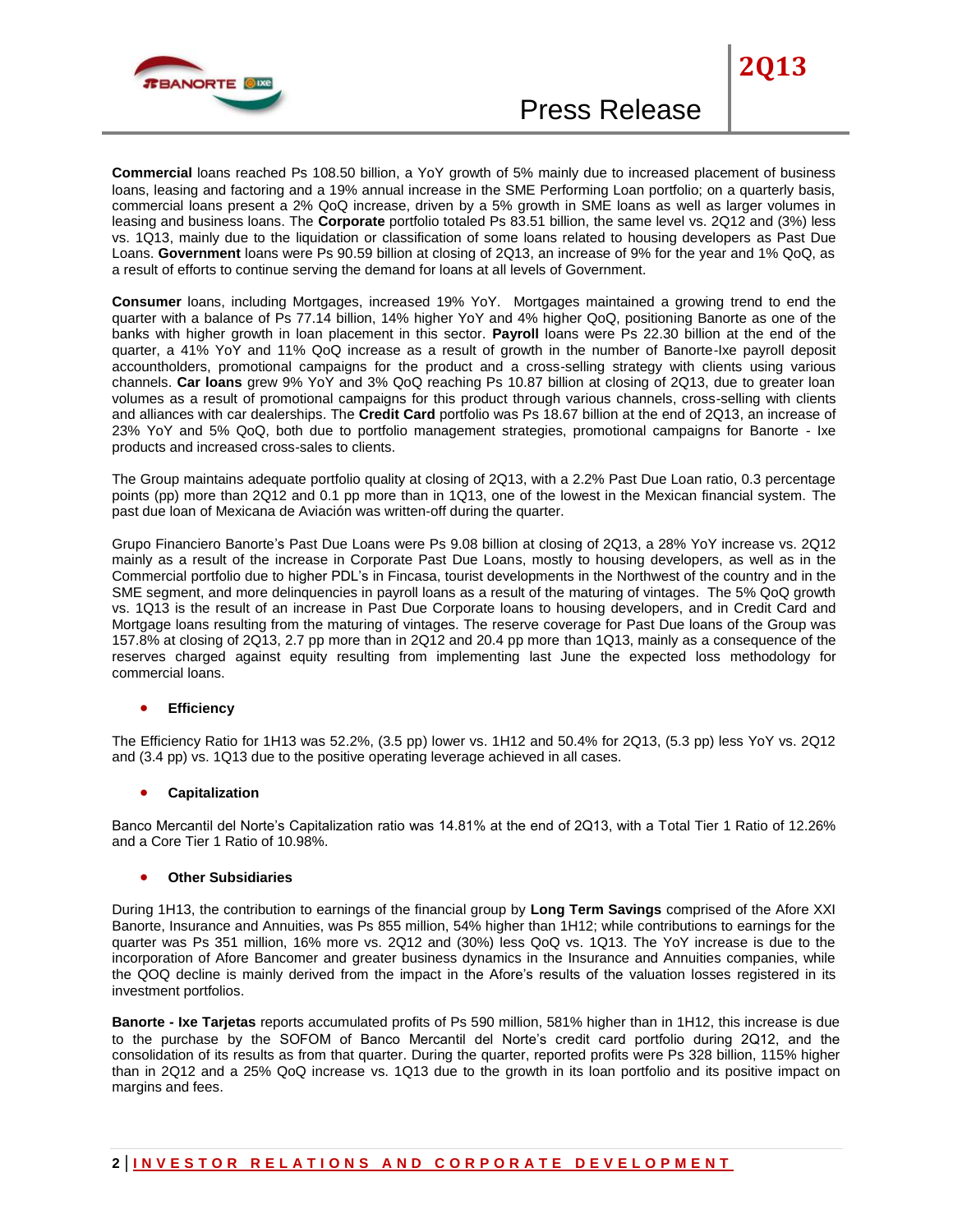

**2Q13**

**Brokerage Sector** comprised of Casa de Bolsa Banorte Ixe and Operadora de Fondos Banorte-Ixe reported 1H13 profits of Ps 385 million, an annual growth of 40% as a result of an increase of clients' managed assets in mutual funds which represents more service fees, as well as higher income from markets, private banking and wealth management and institutional sales. In 2Q13 profits amounted to Ps 140 million, representing a decline of (14%) YoY vs. 2Q12 and (43%) vs. 1Q13, due to a valuation effect in the money market and equity positions, originated by changes in the market conditions, given during the same period.

**Other Finance Companies**, comprised of Arrendadora y Factor Banorte, Almacenadora Banorte, Ixe Automotriz (merged with Arrendadora y Factor Banorte as of May 2013), Fincasa Hipotecaria (merged with Banco Mercantil del Norte as of May 2013) and Solida Administradora de Portfolios (which was spun-off from Banco Mercantil del Norte to later merge with Ixe Soluciones) registered 1H13 profits of Ps 229 million, and 2Q13 profits of Ps116 million.

#### **Recent Events**

#### **Grupo Financiero Banorte carries out an international follow-on offering.**

According to the authorizations granted by the Board of Directors and Shareholders' Meeting, last July 16<sup>th</sup>, Grupo Financiero Banorte, S.A.B. de C.V. ("GFNORTE") informed the investment public it had priced an international followon offering of common shares. The amount of subscribed common shares, subject to the offering was 389,018,940 at a price per share of Ps. 71.50, amounting to Ps. 27,814,854,210.00, approximately 2.18 billion U.S. dollars, without taking into account the exercise of the over-allotment options. Furthermore, on July 19<sup>th</sup> it was announced that the Mexican underwriters and international initial purchasers on July 17<sup>th</sup>, 2013 indicated their intention to exercise in full the over-allotment options granted to them by GFNORTE for the aggregate purchase of an additional 58,352,841 common shares.

All of the common shares subject to offering were settled on July 22, 2013, the proceeds from the offering of 447,371,781 common shares equivalent to Ps. 31.99 billion or approximately 2.5 billion U.S. dollars, were fully delivered to GFNORTE, deducting the expenses from the offering itself. As it was informed in the prospectus, which may be found in the Bolsa Mexicana de Valores' and our Company's websites, the net proceeds obtained from the public offering will be used to (i) repay a syndicated loan obtained in February 2013, (ii) purchase from Grupo Generali the capital stock it owns in GFNorte's insurance and annuities companies, (iii) purchase the capital stock of Banco Mercantil del Norte ("Banorte") owned by the International Finance Corporation ("IFC"), (iv) strengthen the regulatory capital of Banorte and (v) for general corporate purposes.

As a result of GFNORTE's promotional efforts in the Mexican and international markets, a 3.4 times over subscription was achieved, representing a demand of more than 8.5 billion U.S. dollars. The share allocation was 63% among international investors and 37% among local investors. In this offering 10,126 Mexican retail investors, 22 Mexican institutional funds (including 4 of the most important Afores) and 160 global institutional funds participated. This primary follow-on offering is the largest in Mexico's history, the greatest from a locally controlled Mexican financial institution, the second most important public offering in the country's history and the ninth most important carried out by a Latin American financial institution. Furthermore, it is the most important executed by a Mexican bank, measured in terms of the amount placed among local investors.

#### **Changes to the GFNORTE's Corporate Structure.**

During the quarter, the mergers of Ixe Banco and Fincasa into Banorte were authorized, with Banorte remaining as the surviving entity. As part of this corporate restructuring process Banorte's shareholders held an Extraordinary General Shareholders' Meeting, in which it was approved to divest Banorte's interest in Sólida through a spin-off and subsequent merger with and into Ixe Soluciones in order to consolidate our recovery banking operations. Afterwards, Ixe Soluciones was named Sólida. This spin-off and merger took effect on May 24, 2013. Similarly, on May 7, 2013, as part of our continuing corporate integration of the Ixe subsidiaries, the merger of Ixe Automotriz with and into Arrendadora y Factor Banorte became effective.